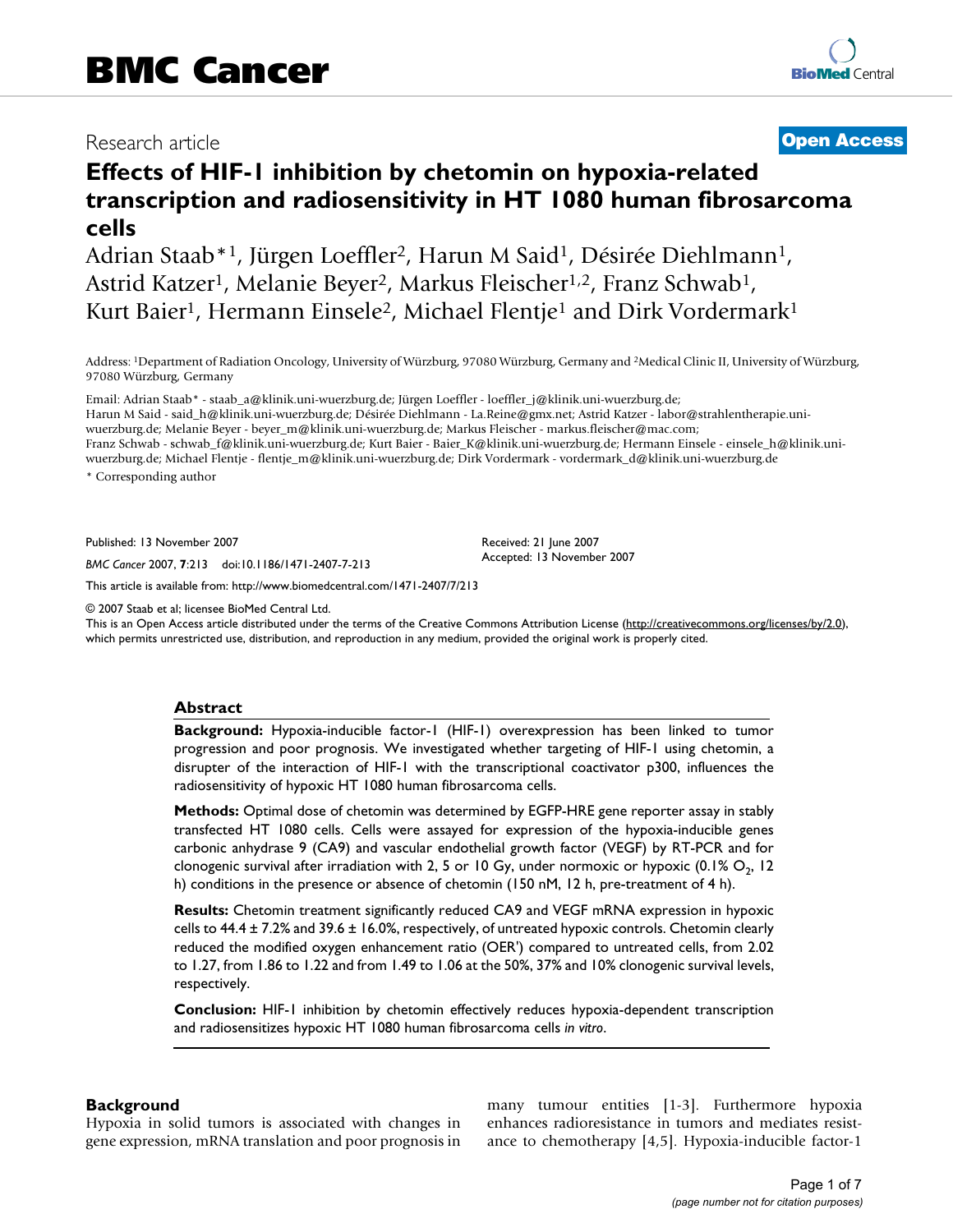(HIF-1) is a central regulator of transcriptional response of mammalian cells to oxygen deprivation [6,7].

It has been shown that HIF-1 is associated with poor outcome for multiple cancer types and high HIF-1 expression is a predictor of poor prognosis after radiotherapy [8-11]. Therefore hypoxia inducible factor-1 (HIF-1) has been identified as a potential target to overcome hypoxia induced radioresistance [12].

Kung et al. [13] identified chetomin as a small molecule blocking the HIF pathway. Chetomin disrupts the structure of the CH1 domain of p300, a transcriptional coactivator, thereby precluding its interaction with HIF and attenuating hypoxia-inducible transcription. The aim of the present study was to investigate if HIF-1 inhibition by chetomin affects hypoxia-induced radioresistance in human tumor cells.

# **Methods**

### *Cell culture*

Early-passage HT 1080 human fibrosarcoma cells from the American Type Culture Collection (ATCC, Rockville, MD) were maintained under standard conditions as previously described [14]. Cells were cultured in MEM supplemented with 10% fetal bovine serum and 100,000 U/ L penicillin and 100 mg/L streptomycin (all from Sigma, St. Louis, MO, USA) with 5%  $CO<sub>2</sub>$  in a well-humidified incubator. For hypoxia experiments, early-passage cells were split and seeded into 80-mm glass Petri dishes at 2 × 106 cells per dish. On the following day, when cells were still exponentially growing, cells were transferred without further medium change to a Ruskinn (Cincinnati, OH, USA) Invivo2 hypoxic workstation for hypoxia treatment. The oxygen concentration of 0.1% was achieved inside the workstation before transfer of the cells by calibrating the oxygen probe against air according to the manufacturer's instructions; adjusting the instrument settings to the desired  $O_2$  concentration, 5% CO<sub>2</sub> and 37°C; and subsequent flooding of the chamber with an appropriate gas mixture of pressurized air, N2, and CO2 through an automated gas mixing module.

Aerobic conditions were maintained in the incubator at 5%  $CO<sub>2</sub>$  and 20%  $O<sub>2</sub>$ . Where indicated chetomin (Alexis Biochemicals, San Diego, CA, USA), a pharmacological inhibitor of HIF was used. Different concentrations and (pre-) incubation times of chetomin were assayed in pilot FACS experiments. In RT-PCR and clonogenic survival experiments, chetomin was added in a concentration of 150 nM to fully supplemented medium four hours before treatment with hypoxia. HT 1080 cells were then transferred to the hypoxic workstation  $(0.1\% \text{ O}_{21})$  12 h) or to the well-humidified incubator (12 hours) without changing medium. HT1080 cells were thus treated for 16 hours with chetomin (150 nM) prior to radiation treatment.

# *Flow cytometry of 5HRE-hCMVmp-EGFP HT1080 cells*

To study the effect of chetomin on hypoxia-responsive element (HRE) binding of HIF-1 and gene transactivation, we used HT 1080 cells stably transfected with enhanced green fluorescent protein (EGFP) under the control of a hypoxia-responsive promoter containing five copies of a hypoxia-responsive element from the human vascular endothelial growth factor (VEGF) gene. HT 1080 cells transfected with the same EGFP under the control of a strong constitutive, hypoxia-independent CMV promoter were used as positive controls as described previously (both cell types kindly provided by J.M. Brown, Stanford University, USA) [14]. The design of the constructs and their application as a reporter system of tumor hypoxia has been previously reported [15].

Cells were exposed to experimental conditions as for PCR experiments in glass Petri dishes. Due to the known requirement of sufficient reoxygenation for the development of hypoxia-dependent, HRE-mediated EGFP fluorescence [14], all samples were returned to aerobic conditions in the incubator for 4 h before FACS analysis as previously described [14]. EGFP fluorescence was measured on a FacsCalibur flow cytometer (Becton Dickinson) as described previously [14]. Dead cells and debris were gated out on the basis of forward and side scatter dot plots.

## *RT-PCR*

Quantitative real-time RT-PCR assay was performed using the LightCycler instrument and the Fast Start Master Hybridization detection system (both from Roche Diagnostics, Mannheim, Germany) to quantify the mRNA expression of VEGF and CA9. Directly following the hypoxia/chetomin (or respective control) treatment (without reoxygenation), total RNA was purified from 106 HT 1080 cells using RNeasy Mini kit (Qiagen, Hilden, Germany) according to the manufacturer's instructions.

First-strand cDNA was synthesized from 900 ng total RNA with use of Quantitect Reverse Trancriptase Kit (Qiagen) according to the protocol of the manufacturer. For the amplicon detection, the Fast Start Master Hybridization detection system (Roche Diagnostics) was used taking 0,25  $\mu$ M (each) of the VEGF- (5'-cctttccctttcctcgaact, 5'cagaatcatcacgaagtggtgaa) and CA9-specific primers (5' ttccaatatgaggggtctct 5'-ttcagctgtagccgagagt). Specific probes were either labelled with FAM-TAMRA (6FAM-ctacaccgccctgtgcccac-TMR for quantification of CA9) or LC-Red640 (5'-aagctcatctctcctatgtgctggcct-FL, 5'-LC Red640 ggtgaggtttgatccgcataatctgc-PH, for quantification of VEGF). The following parameters were used: VEGF: 95°C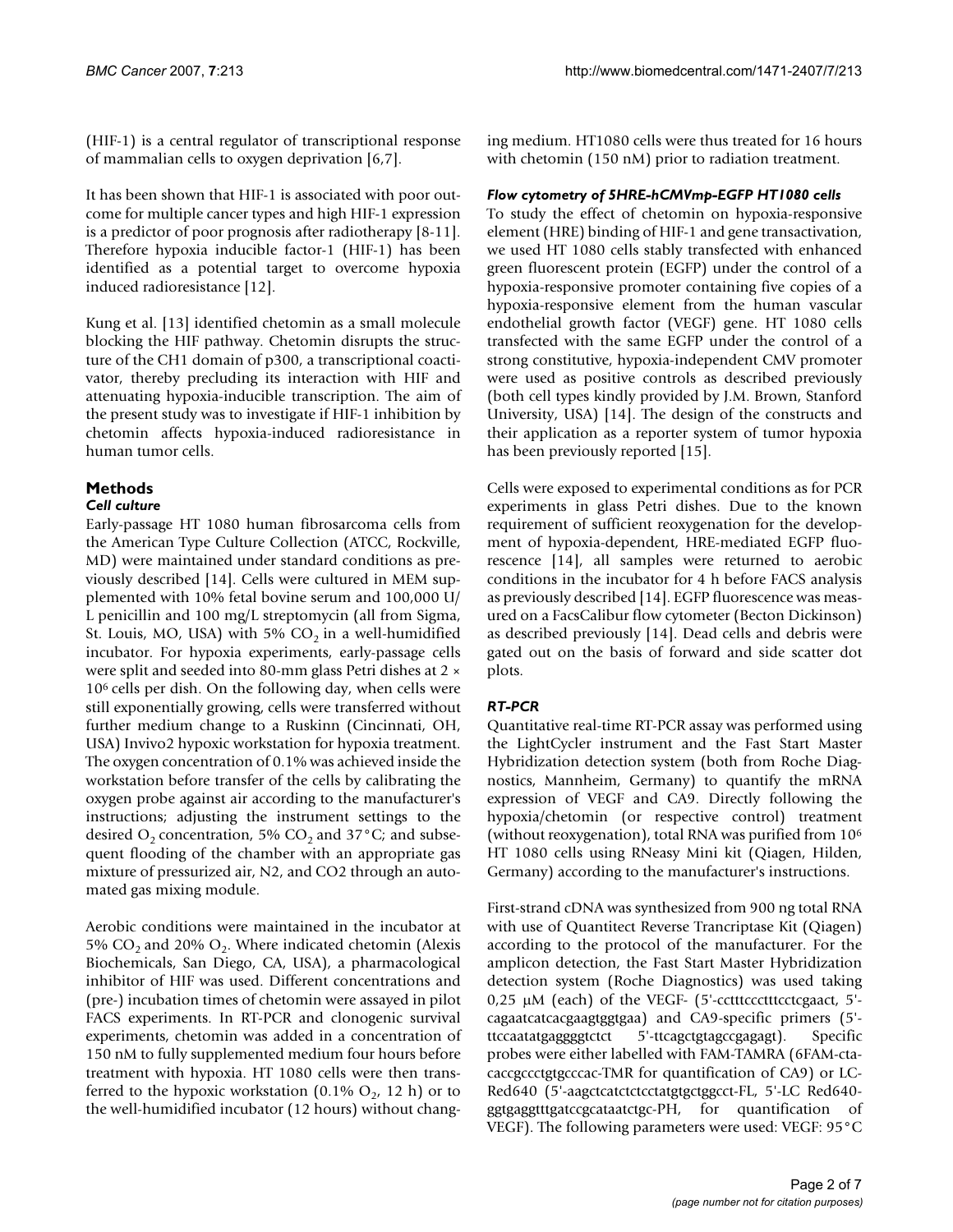for 600 s: 95°C for 9 s, 55°C for 15 s, 72°C for 20 s and 40°C for 30 s. Forty-five cycles were performed. CA9: 95°C for 600 s: 95°C for 9 s, 60°C for 15 s, 72°C for 20 s and 40°C for 30 s. Forty-five cycles were performed.

#### *Radiation treatment and clonogenic assay*

Immediately after the 12-hour hypoxia treatment or control treatment ( $\pm$  chetomin 150 nM), the glass culture dishes were enclosed in Perspex shells inside the hypoxic workstation and transferred to the linear accelerator. Cells were irradiated with a dose of 2, 5 or 10 Gy (dose rate 2.5 Gy/min, 6 MV photons, room temperature, adequate Perspex bolus). Aerobic cells were irradiated in similar Perspex shells with holes permitting unimpaired air exchange.

Cell survival was quantified by standardized colony-forming assay [16]. HT 1080 cells from untreated or irradiated monolayers were trypsinized and resuspended immediately after treatment, seeded in culture flasks at appropriate dilutions. On day 14, cells were stained with crystal violet, and colonies consisting of at least 50 cells were counted. The plating efficiency (PE) was expressed as the percentage of colonies relative to the number of cells seeded. The ratio of PE of irradiated and respective control cells, correcting for differences in plating efficiency of unirradiated cells, gave the relative survival (S). Survival curves were generated by plotting S as a function of radiation dose (D).

The survival data were fitted with the linear-quadratic model:  $S(D) = \exp [-(\alpha D + \beta D^2)]$  by optimizing variable parameters  $\alpha$  and  $\beta$  [17]. A modified oxygen enhancement ratio (OER') was calculated as the ratio of the doses to achieve the same survival at  $0.1\%$  O<sub>2</sub> as at ambient oxygen tensions: OER' =  $D_{hypoxia}/D_{normoxia}$ . OER' was obtained at cell survival levels of 50%, 37% and 10%.

### *Statistical analysis*

Expression levels of mRNA and clonogenic survival were compared between treatment groups by Mann-Whitney U test using Statistica vs. 6.1 (Statsoft, Tulsa, OK, USA) software (p < 0.05 considered significant).

### **Results**

## *Effects of chetomin on HIF-1-dependent transcriptional activation*

In HT 1080 cells stably transfected with a construct of EGFP under the control of a hypoxia-responsive 5HREhCMVmp promoter, the addition of chetomin markedly suppressed the hypoxic increase in EGFP fluorescence signal (Figure 1). This suppression of EGFP fluorescence signal was dose and incubation-time dependent (Figure 2). A maximum suppression of EGFP fluorescence signal was measured when chetomin was added four hours prior hypoxia treatment (0.1%  $O_2$ , 12 h) and in a final concentration of 150 nM. Higher doses of chetomin led to an increasing proportion of completely EGFP-negative cells indicating substantial cytotoxicity (data not shown). Chetomin had no effect on HRE-independent EGFP fluorescence as shown by comparable fluorescence in chetomin-treated (150 nM) and control HT 1080 cells transfected with the constitutive CMV promoter (Figure 1).

# *Effects of chetomin on VEGF and CA9 mRNA expression*

Under hypoxic conditions, the treatment of HT 1080 cells with chetomin (150 nM) resulted in a significantly reduced hypoxic VEGF and CA9 mRNA expression (p < 0.05; Figure 3). The mean hypoxic VEGF mRNA expression was reduced to  $39.6 \pm 16.0\%$  of the hypoxic control (100%) and the mean CA9 mRNA expression was reduced to  $44.4 \pm 7.2\%$  of the hypoxic control.

### *Clonogenic survival*

Treatment with chetomin (150 nM) alone significantly reduced the plating efficiency under normoxic conditions from  $76.2 \pm 8.9\%$  (mean  $\pm$  SEM) to  $46.0 \pm 5.8\%$  (p < 0.05) and under hypoxic conditions from  $71.7 \pm 7.3\%$  to  $28.6 \pm 1.7\%$ 3.8% (p < 0.05) (Figure 4).

Chetomin enhanced radiation treatment efficacy under severely hypoxic conditions (Figure 5). In the absence of chetomin, survival was significantly increased under hypoxic conditions compared to normoxia ( $p < 0.05$ ). In chetomin-treated cells, survival under hypoxia was significantly increased, compared to normoxia (chetomin) only at the 10 Gy dose level. OER was calculated at 50%, 37% and 10% survival levels obtained from calculated  $α$  and  $β$ values. Incubation with chetomin reduced the OER' after radiation at all survival levels (Table 1).

### **Discussion**

HIF-1 inhibition has been shown to slow tumor growth in *in-vitro* and *in-vivo* tumor models [13,18] and to act synergistically with other treatment modalities such as radiotherapy [19]. We now show in a human fibrosarcoma cell line that HIF-1 targeting with chetomin (150 nM) suppresses the transcriptional response to hypoxia and reduces hypoxic radioresistance *in vitro*. This is, to our knowledge, the first report of increased radiosensitivity of hypoxic cells *in vitro* in response to chetomin.

Experimental conditions now chosen were based on our previous observation that a near-maximal HIF-1α expression occurs at 12 h of hypoxia at an oxygen concentration of 0.1%  $O_2$ , which represents a level of hypoxia that is frequently observed in solid tumors and radiobiologically relevant [20]. At the dose level of 150 nM, chetomin exhibited a maximum specific effect on HRE-regulated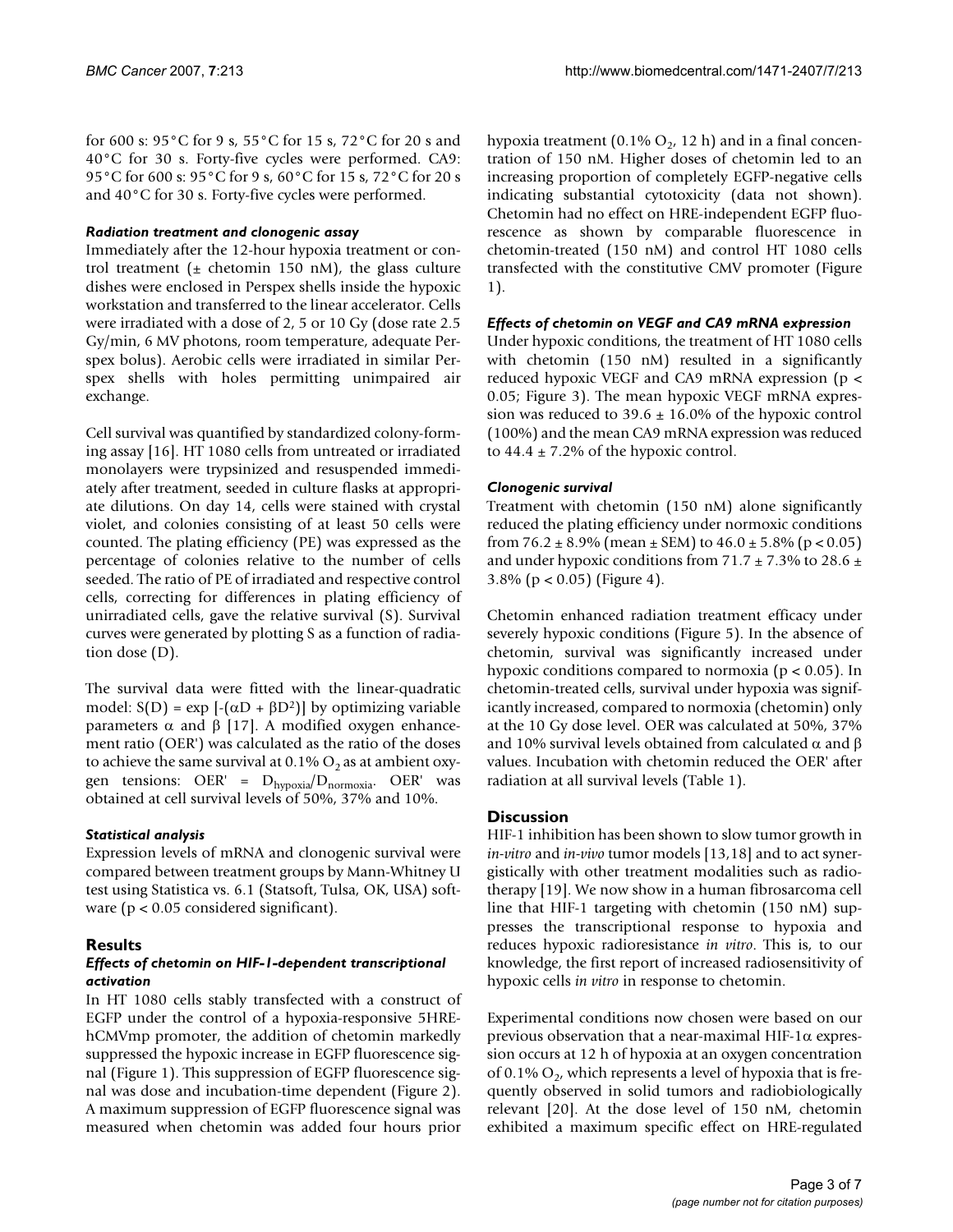

#### Figure I

Effect of chetomin on the fluorescence of EGFP under the control of a hypoxia-responsive promoter containing five copies of a hypoxia-responsive element (5HRE) or under the control of a hypoxia-independent constitutive CMV promoter (CMV) in stably transfected HT 1080 human fibrosarcoma cells. Cells were treated in air  $(20\% \text{ O}_2)$  or hypoxia  $(0.1\% \text{ O}_2)$ . Black line indicates treatment with chetomin 150 nM, grey shaded area fluorescence of control cells. Chetomin has no effect on EGFP fluorescence in CMV cells, but reduces hypoxia-induced as well as basal normoxic EGFP fluorescence in 5HRE cells.



#### Figure 2

Chetomin (CHT) inhibits the hypoxic activation of hypoxiaresponsive-element-(HRE-) mediated EGFP fluorescence in stably transfected HT 1080 human fibrosarcoma cells in a dose and incubation-time dependent manner. After chetomin pre-treatment for two or four hours, HT 1080 cells were cultured for 12 hours under hypoxia resulting in total chetomin treatment times of 14 or 16 h as indicated. A maximum suppression of EGFP fluorescence was achieved when cells were treated with 150 nM chetomin for 16 hours (representative FACS experiment). Higher doses had no additional effect.

EGFP fluorescence whereas higher doses did not further suppress HRE activation. This dose level was higher than the 50 nM described as effectively suppressing HIF-1 function in Hep 3B cells *in vitro* but lower than the peak tumor concentration in xenograft tumors of 300 nM [13]. In the clonogenic assay, chetomin 150 nM had a cytotoxic effect in aerobic and, in particular, in hypoxic HT 1080 cells. Correcting for this effect, chetomin 150 nM effectively radiosensitized hypoxic HT 1080 cells whereas the radiosensitivity of normoxic cells was unaltered. The effect on normoxic cells could be related to the suppression of basal HIF-1 function which is present in HT 1080 cells under normoxia as suggested by the previously described basal fluorescence of EGFP under control of the hypoxiaresponsive promoter [14].

Williams et al. could demonstrate an enhanced response to radiotherapy in tumours deficient in the function of hypoxia-inducible factor-1 [21]. HIF-1α antisense treatment suppressed HIF-1 $\alpha$  expression by up to 80% under both normoxic and hypoxic conditions and resulted in significant resistance of U87 malignant glioma cells to the cytotoxicity of cisplatin, etoposide, and vincristine [22]. Sasabe et al. demonstrated that down-regulation of HIF-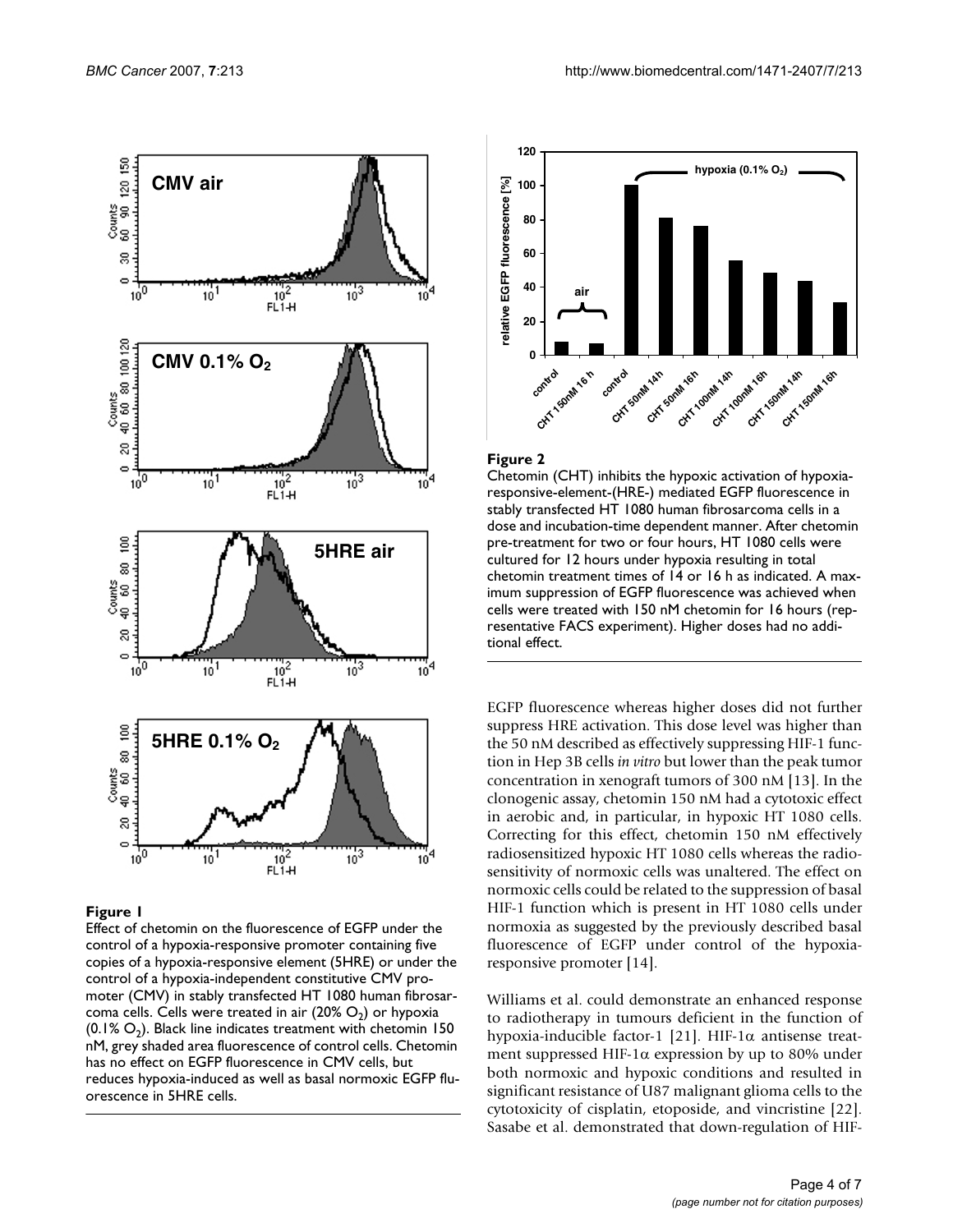

# **Expansion Construction Construction Construction Construction Construction Construction Construction Construction Construction Construction Construction Construction Construction Construction Construction Construction Con**

Inhibition of VEGF (A) and CA9 (B) mRNA expression under hypoxia: HT 1080 human fibrosarcoma cells were pretreated with 150 nM chetomin (CHT) for four hours and transferred for 12 h to hypoxic  $(0.1\% O_2)$  or maintained in aerobic (20%  $O<sub>2</sub>$ ) conditions. Quantitative real-time RT-PCR was performed to quantify the expression of VEGF or CA9 mRNA ( $n = 3$ , mean  $\pm$  sem). Incubation with CHT caused a reduced hypoxic expression of CA9 and VEGF mRNA (\* indicates significant difference from hypoxic control, p < 0.05).

 $1\alpha$  expression by small interfering RNA enhances the susceptibility of oral squamous cell carcinoma cells to chemo- and radiotherapy [23]. Pore et al. [24] showed that decreases of both VEGF and HIF-1α expression result in radiosensitization *in vivo* and *in vitro*.

In contrast to results of the present study, Arvold et al. [25] showed that in mouse embryonic fibroblasts hypoxiamediated radiation resistance is independent of HIF-1α. Furthermore, Moeller at al. detected that radiation activates HIF through reoxygenation-induced stabilization of HIF-1 dimer through free radical intermediates and reoxygenation-mediated depolymerization of hypoxiainduced translational suppressors known as stress granules [26].



### Figure 4

Effects of treatment with *in-vitro* hypoxia (0.1% O2) and/or chetomin 150 nM on the plating efficiency of HT 1080 human fibrosarcoma cells (\* indicates significant difference between respective chetomin and control conditions).

Published results and our data suggest that HIF is an attractive target to overcome hypoxia-induced radioresistence. Kung et al. [13] could demonstrate *in vitro* and *in vivo* that administration of chetomin inhibited hypoxiainducible transcription within tumors and inhibited



**Exercise 5** and the second second second second second second second second second second second second second second second second second second second second second second second second second second second second secon Clonogenic survival of HT1080 human fibrosarcoma cells after radiation treatment in air (20%  $O_2$ ) or hypoxia (0.1%  $O<sub>2</sub>$ ): HT1080 cells were cultured for 12 hours under hypoxia/normoxia and in the presence or absence of 150 nM Chetomin (CHT). Chetomin was added four hours prior to hypoxia ( $n = 3$ , mean  $\pm$  sem). Chetomin 150 nM has no effect on the radiosensitivity of HT 1080 cells in air, but increases radiosensitivity under hypoxic conditions.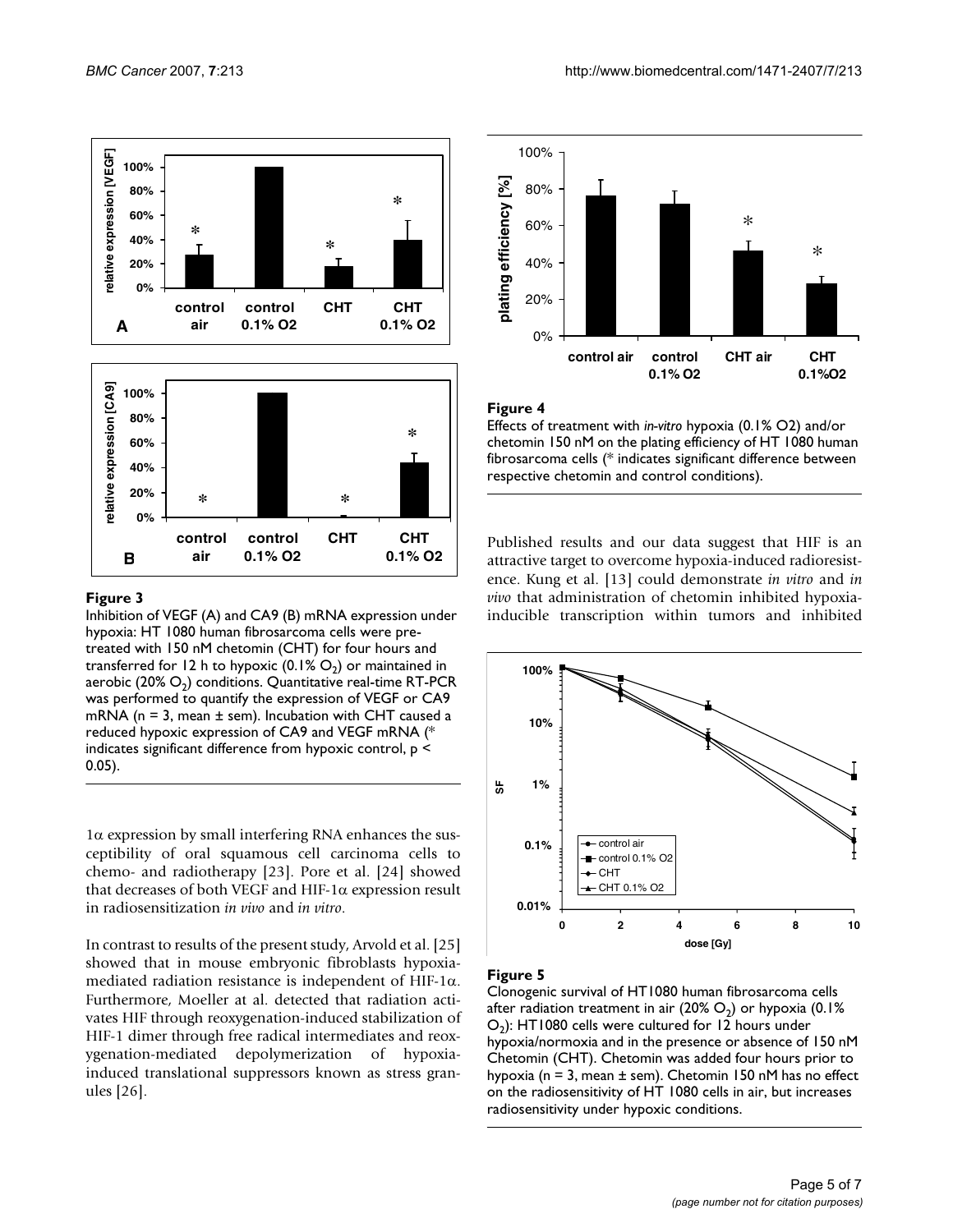|  | Table 1: Modified oxygen enhancement ratio (OER') |  |
|--|---------------------------------------------------|--|
|--|---------------------------------------------------|--|

| <b>Survival</b> | OER' (HYP/AIR) | OER' (HYP <sub>CHT</sub> /AIR <sub>CHT</sub> ) |
|-----------------|----------------|------------------------------------------------|
| 10%             | 1.49           | 1.06                                           |
| 37%             | 1.86           | 1.22                                           |
| 50%             | 2.02           | 1.27                                           |

Modified oxygen enhancement ratio (OER') derived from clonogenic survival curves after irradiation at oxygen concentrations of 20% (AIR) or 0.1% (Hypoxia = HYP) following treatment with 150 nM chetomin (CHT) where indicated. The modified oxygen enhancement ratio (OER') was calculated as the ratio of the dosis (D) to achieve the same survival as at ambient oxygen tensions: OER' =  $D_{hypoxia}/D_{normoxia}$ . OER was obtained at cell survival of 50%, 37% and 10%.

tumor growth, thereby establishing the feasibility of disrupting a signal transduction pathway by targeting the function of a transcriptional coactivator with a small molecule *in vivo*. In the present study, mechanistic experiments focussing on the mode of HIF-1 inhibition by chetomin, in particular its interaction with p300, as presented by Kung et al. [13] were not performed. The findings now presented are limited to one *in-vitro* model and one HIF-1 targeting agent. The selection of clinically promising HIF-1 targeting agents will require a broader screen of several substances in a panel of cell lines *in vitro* with confirmation of results in experimental *in-vivo* models. Recent studies suggest that the success of HIF-1 inhibition *in vivo* may critically depend on other factors of the tumor microenvironment such as glucose metabolism and pH [27,28] and on the ability of any given strategy to eliminate virtually all HIF-1 function as cell mixing experiments described by Williams et al. [21] indicated that 1% of cells with intact HIF-1 function within a tumor are sufficient to preserve tumor growth.

In conclusion, we could demonstrate that HIF-1 inhibition with chetomin downregulates the expression of HIF-1-regulated genes (CA9, VEGF) and enhances radiation response under severely hypoxic conditions in human HT 1080 cells. Further studies must show whether selective inhibition of HIF-1 will increase radiosensitivity *in vivo*.

### **Competing interests**

The author(s) declare that they have no competing interests.

### **Authors' contributions**

AS designed the study, performed experimental procedures, analyzed the data and drafted the manuscript.

JL participated in study design, performed experimental procedures, analyzed the data and reviewed the manuscript.

HMS participated in study design and reviewed the manuscript.

DD performed experimental procedures, analyzed the data and reviewed the manuscript.

MB performed experimental procedures, analyzed the data and reviewed the manuscript.

MaF performed experimental procedures, analyzed the data and reviewed the manuscript.

FS aided in experimental procedures and reviewed the manuscript.

KB analyzed the data and reviewed the manuscript.

HE aided in study design and reviewed the manuscript.

MiF aided in study design and reviewed the manuscript.

DV designed the study, performed experimental procedures, analyzed the data and drafted the manuscript.

All authors approved the final version of the manuscript.

#### **Acknowledgements**

This work was supported in part by a grant from the Deutsche Forschungsgemeinschaft (VO 871/2-3) to DV.

#### **References**

- 1. Koritzinsky M, Seigneuric R, Magagnin MG, van den Beucken T, Lambin P, Wouters BG: **[The hypoxic proteome is influenced by](http://www.ncbi.nlm.nih.gov/entrez/query.fcgi?cmd=Retrieve&db=PubMed&dopt=Abstract&list_uids=16098621) [gene-specific changes in mRNA translation.](http://www.ncbi.nlm.nih.gov/entrez/query.fcgi?cmd=Retrieve&db=PubMed&dopt=Abstract&list_uids=16098621)** *Radiother Oncol* 2005, **76:**177-186.
- 2. Koukourakis MI, Bentzen SM, Giatromanolaki A, Wilson GD, Daley FM, Saunders MI, Dische S, Siviridis E, Harris AL: **[Endogenous](http://www.ncbi.nlm.nih.gov/entrez/query.fcgi?cmd=Retrieve&db=PubMed&dopt=Abstract&list_uids=16418497) markers of two separate hypoxia response pathways [\(hypoxia inducible factor 2 alpha and carbonic anhydrase 9\)](http://www.ncbi.nlm.nih.gov/entrez/query.fcgi?cmd=Retrieve&db=PubMed&dopt=Abstract&list_uids=16418497) are associated with radiotherapy failure in head and neck [cancer patients recruited in the CHART randomized trial.](http://www.ncbi.nlm.nih.gov/entrez/query.fcgi?cmd=Retrieve&db=PubMed&dopt=Abstract&list_uids=16418497)** *J Clin Oncol* 2006, **24:**727-735.
- 3. Loncaster JA, Harris AL, Davidson SE, Logue JP, Hunter RD, Wycoff CC, Pastorek J, Ratcliffe PJ, Stratford IJ, West CM: **[Carbonic Anhy](http://www.ncbi.nlm.nih.gov/entrez/query.fcgi?cmd=Retrieve&db=PubMed&dopt=Abstract&list_uids=11522632)drase (CA IX) expression, a potential new intrinsic marker [of hypoxia: correlations with tumor oxygen measurements](http://www.ncbi.nlm.nih.gov/entrez/query.fcgi?cmd=Retrieve&db=PubMed&dopt=Abstract&list_uids=11522632) and prognosis in locally advanced carcinoma of the cervix.** *Cancer Res* 2001, **61:**6394-6399.
- 4. Brennan DJ, Jirstrom K, Kronblad A, Milikan RC, Landberg G, Duffy MJ, Ryden L, Gallagher WM, O'Brien SL: **[CA IX is an independent](http://www.ncbi.nlm.nih.gov/entrez/query.fcgi?cmd=Retrieve&db=PubMed&dopt=Abstract&list_uids=17085655) prognostic marker in premenopausal breast cancer patients [with one to three positive lymph nodes and a putative](http://www.ncbi.nlm.nih.gov/entrez/query.fcgi?cmd=Retrieve&db=PubMed&dopt=Abstract&list_uids=17085655)**  $marker$  of radiation resistance. **12:**6421-6431.
- 5. Nordsmark M, Bentzen SM, Rudat V, Brizel D, Lartigau E, Stadler P, Becker A, Adam M, Molls M, Dunst J, Terris DJ, Overgaard J: **[Prog](http://www.ncbi.nlm.nih.gov/entrez/query.fcgi?cmd=Retrieve&db=PubMed&dopt=Abstract&list_uids=16098619)nostic value of tumor oxygenation in 397 head and neck [tumors after primary radiation therapy. An international](http://www.ncbi.nlm.nih.gov/entrez/query.fcgi?cmd=Retrieve&db=PubMed&dopt=Abstract&list_uids=16098619) [multi-center study.](http://www.ncbi.nlm.nih.gov/entrez/query.fcgi?cmd=Retrieve&db=PubMed&dopt=Abstract&list_uids=16098619)** *Radiother Oncol* 2005, **77:**18-24.
- 6. Brahimi-Horn C, Pouyssegur J: **[The role of the hypoxia-inducible](http://www.ncbi.nlm.nih.gov/entrez/query.fcgi?cmd=Retrieve&db=PubMed&dopt=Abstract&list_uids=16935775) [factor in tumor metabolism growth and invasion.](http://www.ncbi.nlm.nih.gov/entrez/query.fcgi?cmd=Retrieve&db=PubMed&dopt=Abstract&list_uids=16935775)** *Bull Cancer* 2006, **93:**E73-80.
- 7. Maxwell PH: **[Hypoxia-inducible factor as a physiological regu](http://www.ncbi.nlm.nih.gov/entrez/query.fcgi?cmd=Retrieve&db=PubMed&dopt=Abstract&list_uids=16157658)[lator.](http://www.ncbi.nlm.nih.gov/entrez/query.fcgi?cmd=Retrieve&db=PubMed&dopt=Abstract&list_uids=16157658)** *Exp Physiol* 2005, **90:**791-797.
- 8. Aebersold DM, Burri P, Beer KT, Laissue V, Djonov V, Greiner RH, Semenza GL: **[Expression of hypoxia-inducible factor-1a: a](http://www.ncbi.nlm.nih.gov/entrez/query.fcgi?cmd=Retrieve&db=PubMed&dopt=Abstract&list_uids=11306467) [novel predictive and prognostic parameter in the radiother](http://www.ncbi.nlm.nih.gov/entrez/query.fcgi?cmd=Retrieve&db=PubMed&dopt=Abstract&list_uids=11306467)[apy of oropharyngeal cancer.](http://www.ncbi.nlm.nih.gov/entrez/query.fcgi?cmd=Retrieve&db=PubMed&dopt=Abstract&list_uids=11306467)** *Cancer Res* 2001, **61:**2911-2916.